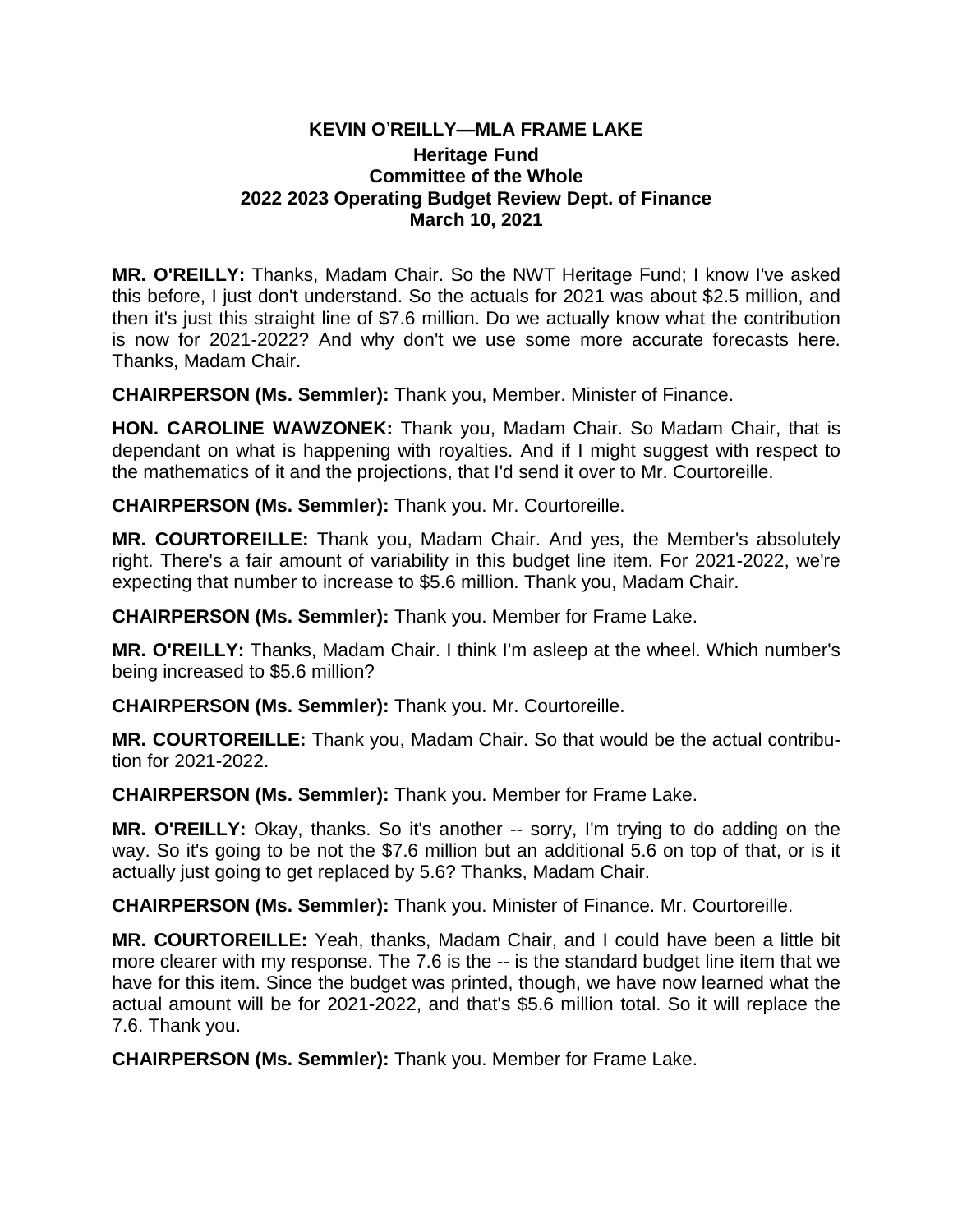**MR. O'REILLY:** Madam Chair, yeah, I was trying to reconcile it. I thought I heard the words increase, and 5.6 is not greater than 7.6, so okay, got it.

…

**MR. O'REILLY:** Thanks, Madam Chair. So on the Heritage Fund on page 160, the legislation requires a ten-year review, and I think we're coming up to that pretty quickly. And that the ten-year review requires consideration of how to gather public input on potential expenditures from the Heritage Fund, independent oversight and management of the fund, special majority requirements for amendments to the act or transfers of the money and any other amendments that might be considered.

So I just would like to know what, if any, preparation the Department of Finance has done for the Heritage Fund Act review. And I guess I'm mindful of this because we contracted out the Heritage Fund management to a private bank. We don't do anything with it. It's basically just a bank account. So what, if any, preparation has the department done for this ten-year review? Thanks, Madam Chair.

**CHAIRPERSON (Ms. Semmler):** Thank you. Minister of Finance.

**HON. CAROLINE WAWZONEK:** Thank you, Madam Chair. So Madam Chair, it was shifted over to an independent bank to manage rather than being managed in house. You know, and not -- not to make -- not to be trite about it, but it -- you know, managing this size of a fund by the Department of Finance, that's not necessarily our expertise. Those in banking do better than me trying to manage my own investments, for example. So -- and it has done better. It has done better in terms of its return since being put out to a bank.

And in terms of the -- the review that is to take place, I believe that that will be at the first session after August 1st, 2022, if I'm not mistaken. I'll certainly correct myself at -- if I am. So that's -- it's coming but it's not here yet. The preparations are, you know -- I think the department's aware of it, but nothing formally has -- has come through yet. Obviously, we'll -- we'll put that information out as that date draws closer. Thank you, Madam Chair.

**CHAIRPERSON (Ms. Semmler):** Thank you. Member for Frame Lake.

**MR. O'REILLY:** Yeah, thanks, Madam Chair. I think the other thing that changed, as I recall, was the regulations under the -- the Heritage Fund Act would change to allow for a slightly more, small "L", liberal investment regime -- or criteria, because the fund was actually losing money against inflation, if you can believe that or not. And that was when rates were pretty low. But yeah, look, I was involved in making submissions around this when it was first set up ten years ago or more -- 12 years ago I think, and people at that time wanted some kind of public governance of it, some investment criteria, some accountability, and that's not what we got. So that's just a heads up to the Minister, that I expect that those will be main themes coming out of the -- into the ten-year review to try to get some greater accountability and oversight of these funds as they grow, as small as they are, you know, we're I guess up to, what, \$48 million after about 300